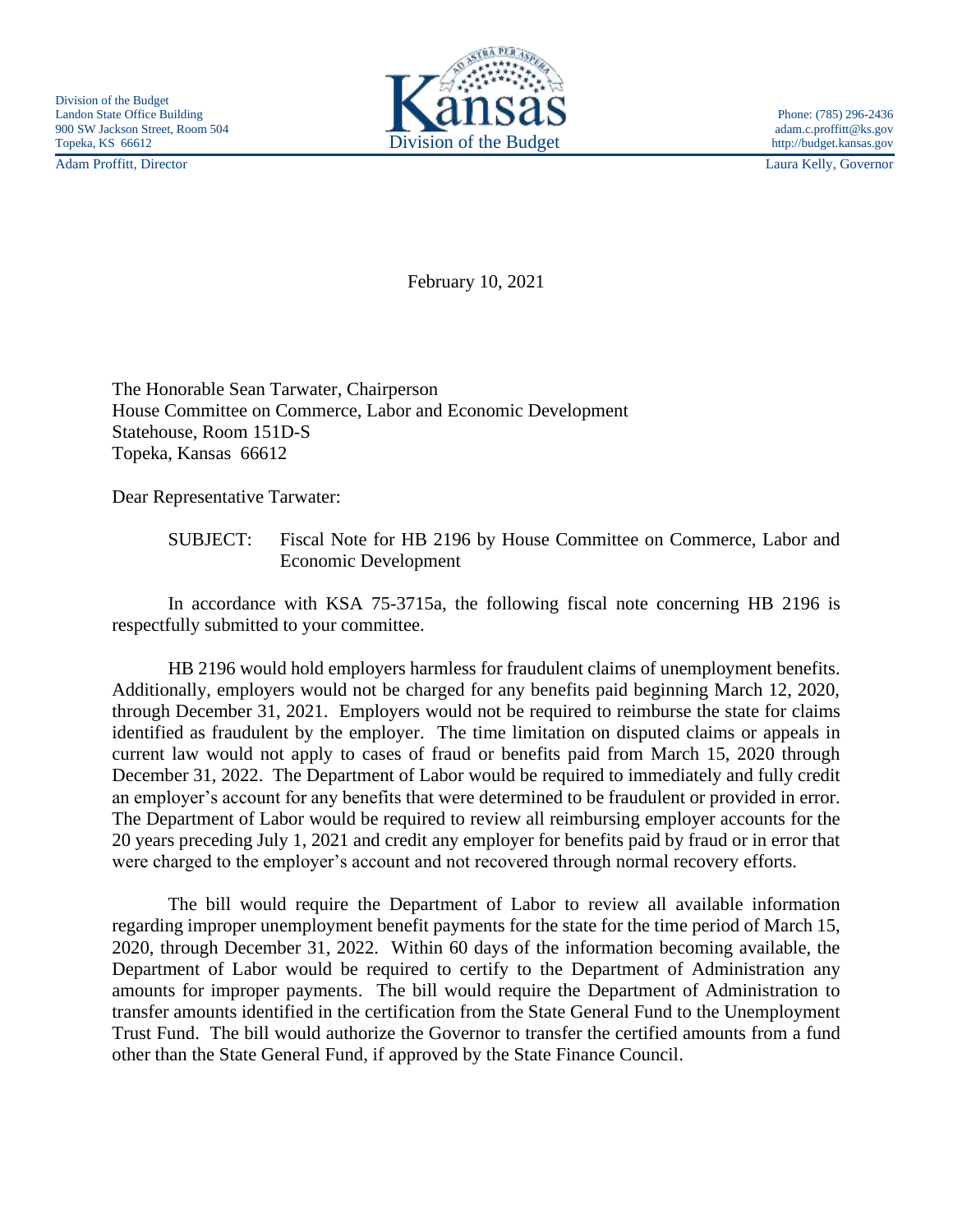The Honorable Sean Tarwater, Chairperson Page 2—HB 2196

Any federal funds for the Unemployment Insurance Trust Fund received after January 1, 2021, in response to the pandemic would be subject to determination by and an act of the Legislature. Any federal unemployment insurance benefit program established as a result of COVID-19 or any pandemic would not be continued after the ending date of the federal program through the use of state unemployment insurance fund contributions made by employers.

The bill would create a new standard rate schedule, new solvency rate schedules, new credit rate schedules and a new fund control table for Rate Year 2022 and subsequent calendar years for the calculation of employment contributions to the Unemployment Insurance Trust Fund. The bill would also establish a new calculation for the reserve fund ratio. The bill would abolish the Employment Security Interest Assessment Fund. The Department of Labor would be required to post Unemployment Insurance Trust Fund computations and data on the Department's website. The data must include information from the previous 20 fiscal years and for FY 2022 and each subsequent fiscal year.

The bill would create the Unemployment Compensation Modernization and Improvement Council. The 11-member Council would include employers, employees, members of the Legislature, and the Secretary of Labor or the Secretary's designee. Members of the Council would be eligible to receive compensation for costs associated with a member's service on the Council. Member compensation and expenses would be paid by the Department of Labor from the Employment Security Administration Fund or the Department's State General Fund account. The Secretary of Labor would be required to appoint an Executive Secretary of the Council. The Council would be required to examine and recommend changes to the unemployment compensation system and claims filing process. Within six months of the Council's first meeting, the Council would be required to submit a report with its recommendations on improvements to the unemployment claims filing process. The bill would also require the Department of Labor, with the assistance of the Council, to develop a strategic staffing plan that accounts for substantial increases or decreases in the number of claims for benefits. The staffing plan must be presented to the Council, the Legislature, and the Governor no later than six months after the first Council meeting.

The bill would require a new unemployment insurance system to be deployed no later than December 31, 2022. The bill specifies the required functions, features, and benefits of the system. The Department of Labor would be required to provide annual updates to the Council and the Legislative Coordinating Council on the status and progress of the new unemployment insurance system.

In response to the COVID-19 pandemic, the duration of unemployment benefits was extended to 26 weeks. Under HB 2196, for the weeks commencing on and after April 1, 2021, claimants would be eligible to receive benefits for:

- 1. A maximum of 16 weeks if the Kansas unemployment rate is less than 5.0 percent;
- 2. A maximum of 20 weeks if the Kansas unemployment rate is at least 5.0 percent but less than 6.0 percent;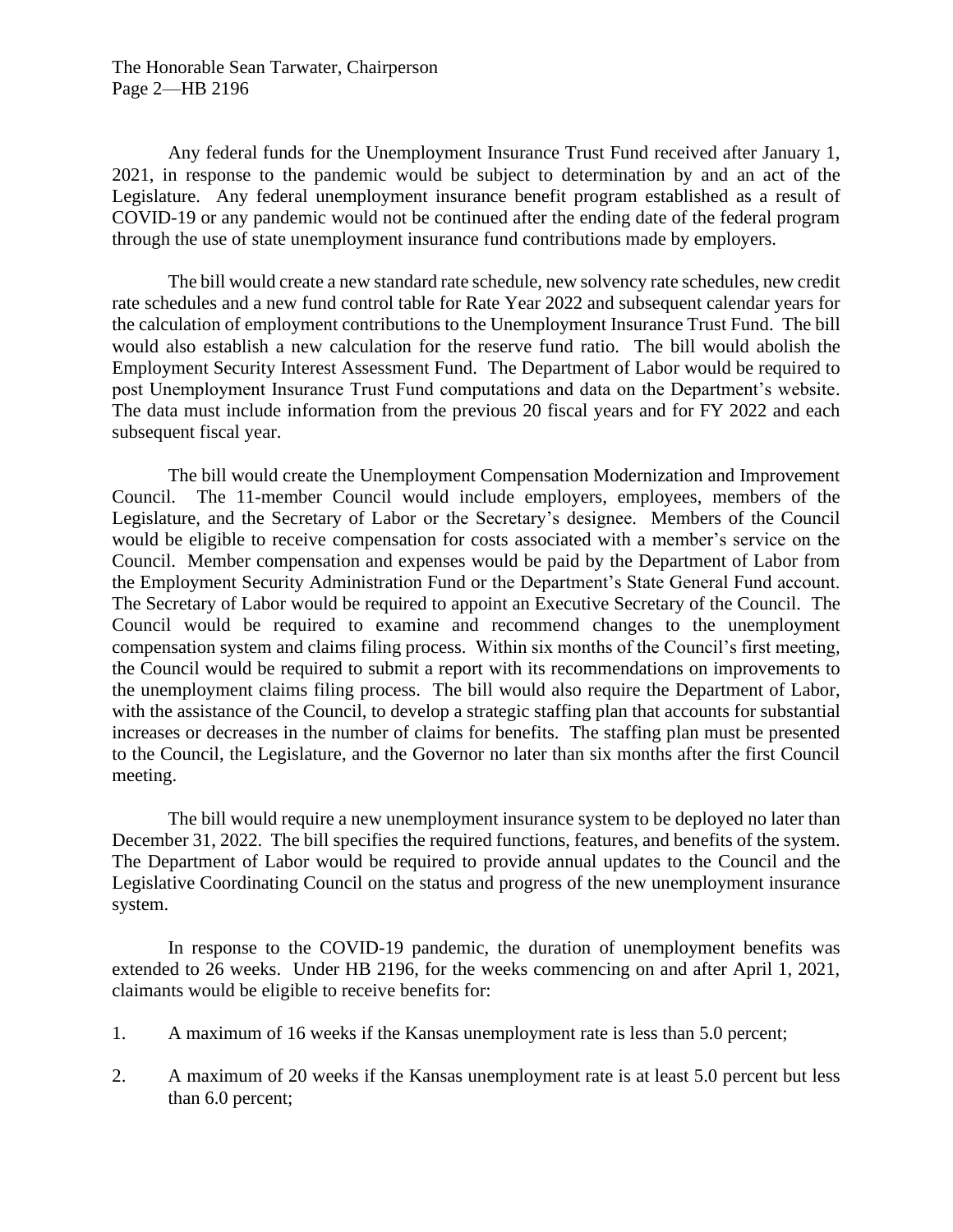## 3. A maximum of 26 weeks if the Kansas unemployment rate is at least 6.0 percent.

The Department of Labor would be required to create and manage a promotional campaign for the short-term compensation program. The bill would adjust the reduction limits of the normal weekly hours of work for employees under a shared work plan. The bill would also add services performed by a petroleum landman on a contractual basis to be covered by unemployment laws.

The Kansas Department of Labor is currently unable to estimate the total amount of fraudulent or improper unemployment payments in the state. As a result, the amount from State General Fund or other funds that would be transferred to the Unemployment Trust Fund because of fraudulent or improper payments is unknown. The Department anticipates having a working figure in the coming weeks. A revised fiscal note will be issued once the information is available. The agency notes that, according to the U.S. Department of Labor's Office of Inspector General, the national total of fraudulent unemployment payments could be \$36.0 billion or more. The Kansas Department of Labor estimates the fiscal effect on the State General Fund could be sizeable.

The Kansas Department of Labor indicates the bill would affect contributions to the Unemployment Insurance Trust Fund. The Department uses a measure called the Average High Cost Multiple (AHCM) to assess the solvency of the Fund. The AHCM is the number of years benefits could be paid based on the average of the three highest years of benefit payments over the last 20 years. An AHCM of 1.0 would mean the Unemployment Insurance Trust Fund would have enough reserves to pay one year of benefits. To estimate the potential fiscal effect on revenue to the Unemployment Insurance Trust Fund, the Department looked at scenarios for various AHCMs. If the AHCM was 0.20, the Department estimates the Unemployment Insurance Trust Fund would receive \$146.7 million less revenue under HB 2196 compared to current law. If the AHCM was 0.50, the Department estimates the Fund would receive \$131.1 million less revenue. Lastly, if the AHCM was 0.70, it is estimated that the Fund would receive \$115.6 million less revenue.

The Kansas Department of Labor estimates that upgrading the unemployment insurance system would cost \$46.7 million from all funds, including \$9.6 million from the State General Fund. The all funds figure includes \$42.7 million for design and implementation and \$4.0 million in annual maintenance costs. The total cost includes \$27.8 million in FY 2021, all from special revenue and federal funds, and \$18.9 million in FY 2022, which includes \$9.6 million from the State General Fund and \$9.3 million from special revenue and federal funds. Of the total cost for modernizing the unemployment insurance system, approximately \$37.0 million from special revenue and federal funds is included in the Governor's budget. The revised estimate from the Department would ensure the upgraded unemployment insurance system would be ready for deployment before December 31, 2022, as required in the bill.

The Kansas Department of Labor estimates the bill would require additional expenditures of \$688,660 from federal funds and 9.00 FTE positions. This includes \$125,800 for 1.00 FTE position to support the Unemployment Compensation Modernization and Improvement Council (\$82,800 for salaries and wages plus \$43,000 for other operating expenditures); \$499,650 for 7.00